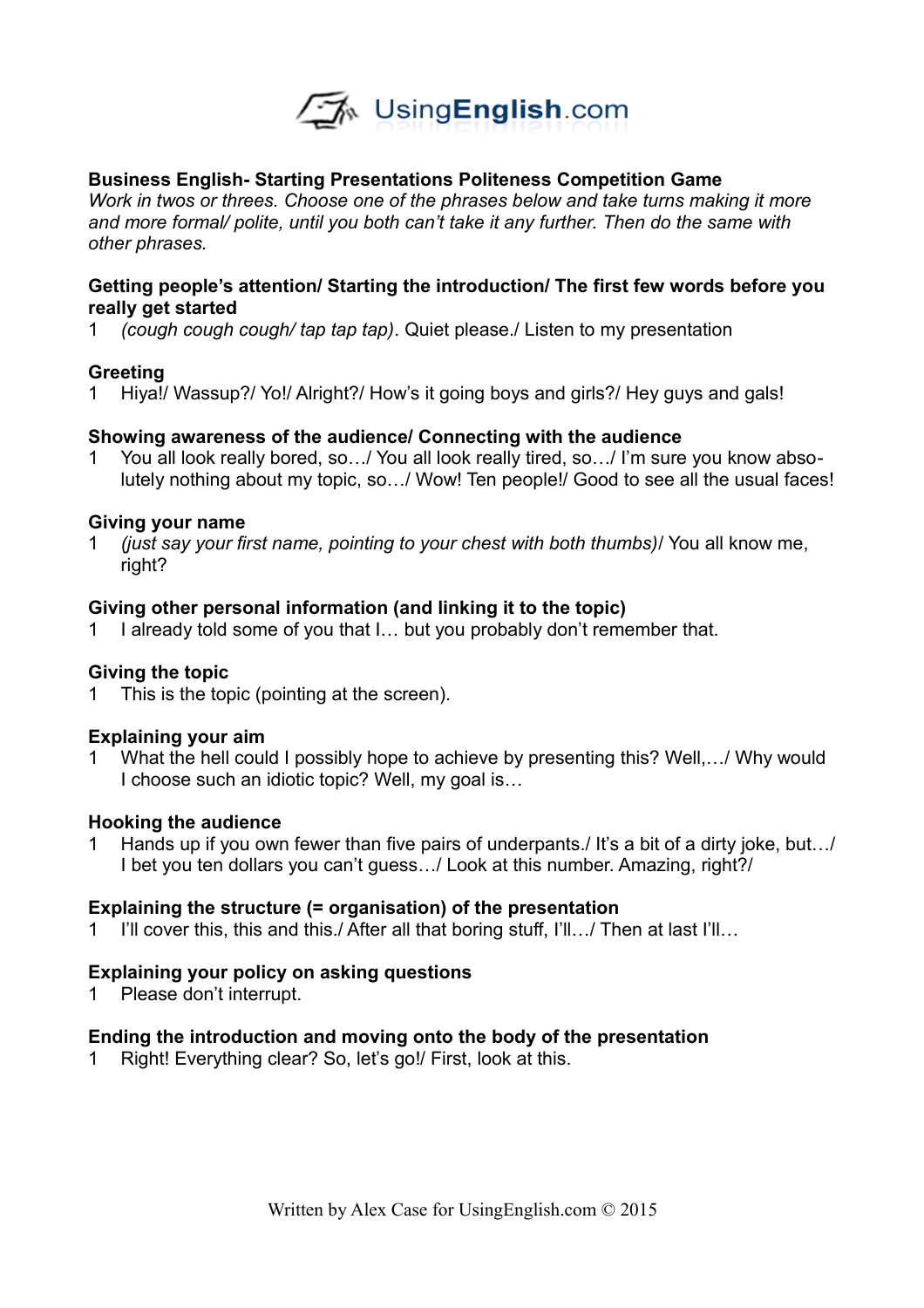

*Try to put the lines below into order by formality by putting numbers next to them, starting*  with "1" for the very informal one that was above. To start with, try to do it without looking *above.* 

## **Getting people's attention/ Starting the introduction/ The first few words before you really get started**

- *(cough cough cough/ tap tap tap)*. Quiet please./ Listen to my presentation
- $\Diamond$  I'd like to get started, if I may.
- $\Diamond$  If everyone is ready, I'd like to get started, if at all possible.
- $\Diamond$  Okay. Can I have your attention, please?
- $\Diamond$  Please listen to my presentation.
- $\Diamond$  Right. Can I have your attention?
- $\diamond$  So. Let's make a start./ Can I start?
- $\Diamond$  Well then. Let's make a start, shall we?/ Can we get started?

### **Greeting**

- $\Diamond$  A very good morning to you one and all. Greetings to you all.
- $\Diamond$  Good morning/ afternoon/ evening (everyone).
- $\Diamond$  Good morning/ afternoon/ evening ladies and gentlemen.
- $\Diamond$  Good morning/ afternoon/ evening ladies and gents.
- $\Leftrightarrow$  Hello everyone
- $\Diamond$  Hi everyone
- $\div$  Hi/ Hi guys
- $\div$  Hiva!/ Wassup?/ Yo!/ Alright?/ How's it going boys and girls?/ Hey guys and gals!

## **Showing awareness of the audience/ Connecting with the audience**

- $\Diamond$  I'm flattered that you would come here on such a nice sunny day. I'm honoured that so many people have come to my presentation today.
- $\Diamond$  I'm sure you are all a little sleepy after lunch, but.../ I know some of you have heard my presentation before, but…/ I guess you are probably thinking about lunch, so…
- $\Diamond$  It's nice to see so many familiar faces./ Thank you so much for taking to time to come to my presentation.
- $\Diamond$  You all look really bored, so.../ You all look really tired, so.../ I'm sure you know absolutely nothing about my topic, so…/ Wow! Ten people!/ Good to see all the usual faces!

#### **Giving your name**

- $\Diamond$  (just say your first name, pointing to your chest with both thumbs)/ You all know me, right?
- $\Diamond$  (just say your first name, pointing to your chest with the fingers of an open hand)
- $\Diamond$  As some of you already know, my name is (name). I think you all know my face but perhaps not my name, which is…/ I think most of you know me, but I'll start by introducing myself anyway.
- $\Diamond$  As you should know, I'm (name)
- $\div$  I'm (name).
- $\Diamond$  My name is (name).
- $\Diamond$  Please allow me to introduce myself./ I'll begin with a brief personal introduction.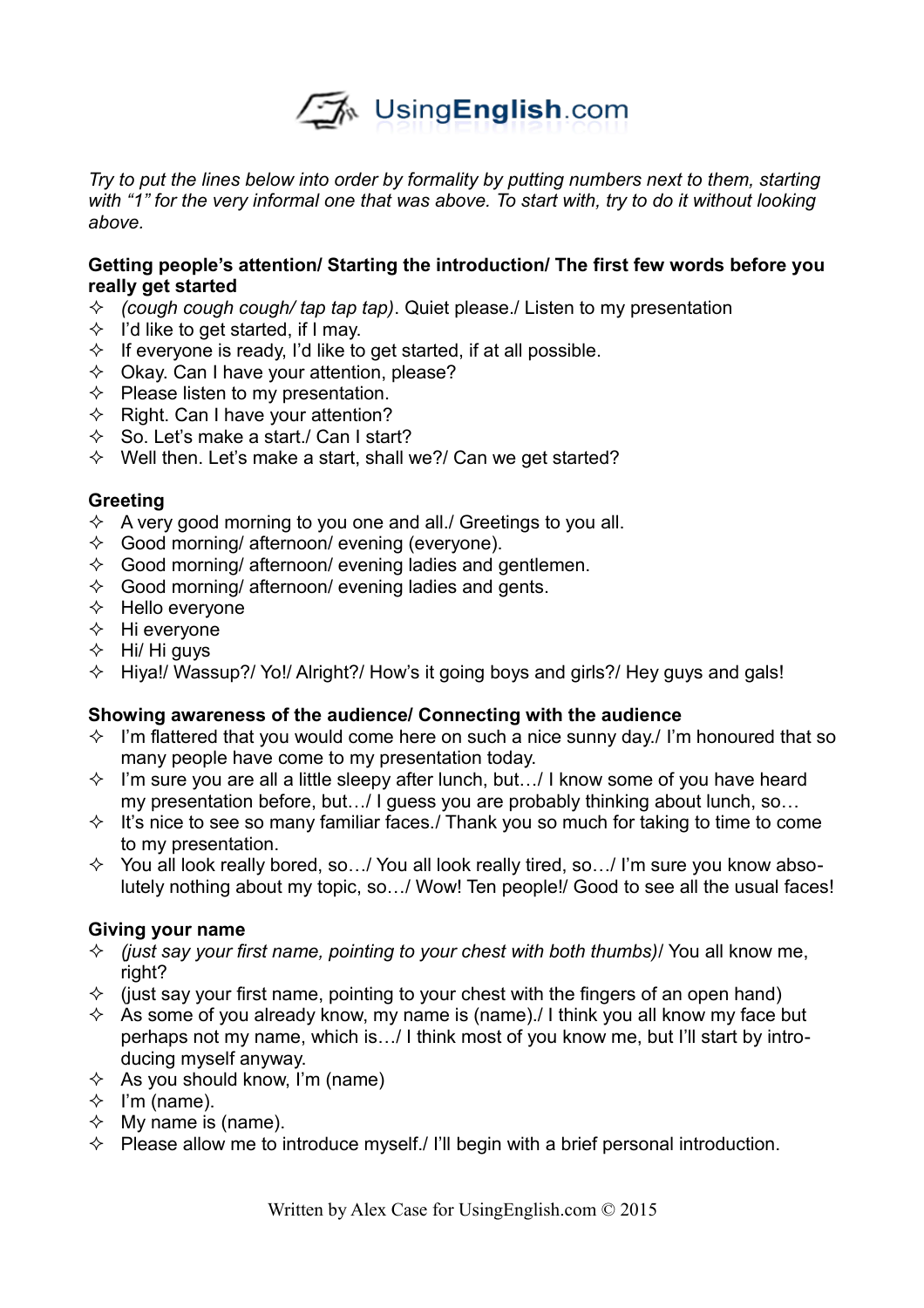

# **Giving other personal information (and linking it to the topic)**

- $\Diamond$  I already told some of you that I... but you probably don't remember that.
- $\Diamond$  I think you already know..., but you may not know that I... Today's topic is a good one for me because…
- $\Diamond$  You might not be aware of the fact that I...

# **Giving the topic**

- $\Diamond$  As I think you are already aware, today my presentation topic is...
- $\Diamond$  I'm gonna chat about.../ I'm not sure if this is a good topic, but.../ The only thing I could think of to talk about is…
- $\Diamond$  I've been invited here today in order to share with you...
- $\Diamond$  This is the topic (pointing at the screen).
- $\Diamond$  Today's topic is.  $\therefore$  My presentation is about.  $\therefore$  The subject of this presentation is.  $\therefore$ I'm going to discuss…
- $\Diamond$  What I'd like to talk about today is.../ What I'd like to explain in my presentation is...

## **Explaining your aim**

- $\Diamond$  After this presentation, I really hope most of you will.../ By presenting this, I hope I can convince you that…
- $\Diamond$  By the end of my presentation, I want to prove to you that.../ My goal is to change your mind about…
- $\Diamond$  To set out the goals of today's presentation,.../ My mission in presenting this to you is…
- $\Diamond$  What the hell could I possibly hope to achieve by presenting this? Well,.../ Why would I choose such an idiotic topic? Well, my goal is…
- $\Diamond$  Why would I choose such a strange topic? Well, my aim is to...

## **Hooking the audience**

- $\Diamond$  Hands up if you own fewer than five pairs of underpants./ It's a bit of a dirty joke, but.../ I bet you ten dollars you can't guess…/ Look at this number. Amazing, right?/
- $\Diamond$  How many people here...?/ Have you ever wondered...?/ Did you know that...?/ ... once said…/ I can't overemphasize the importance of this topic…
- $\Diamond$  I'd like to commence with a quotation, if I may. To pique your interest,... I'd like to begin with some data of particular interest, specifically…
- $\Diamond$  Just yesterday this topic was in the news because... I I think this is an important topic because…/ There's an interesting quote on this subject, which is that…/ There's an amazing statistic that…
- $\Diamond$  Please raise your hand if.../ Few people know that...
- $\Diamond$  There is a famous joke on this topic which goes.../ ... said something funny about this… / Did you see yesterday in the news that…?/ Can you guess…?/ You won't believe what… said about this, which was…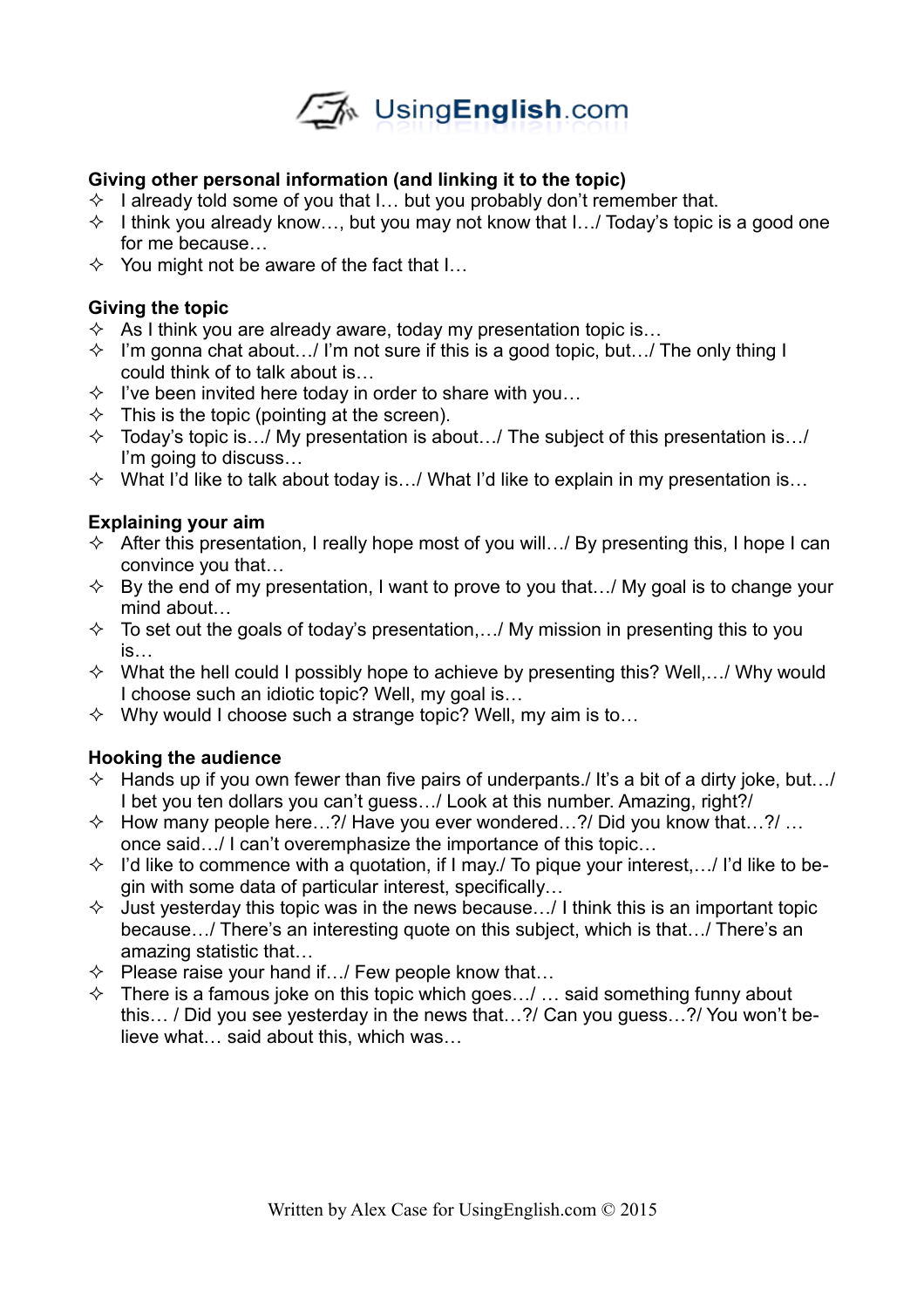

## **Explaining the structure (= organisation) of the presentation**

- $\Diamond$  Having finished that,  $\therefore$  My presentation will conclude with...
- $\Diamond$  I'll cover this, this and this./ After all that boring stuff, I'll.../ Then at last I'll...
- $\Diamond$  I've divided my presentation into... parts./ First of all,.../ Second,.../ Then,...
- $\Diamond$  My presentation is divided into... parts./ Secondly,.../ After that section,...
- $\lozenge$  The presentation will commence with.../ Initially,.../ That will be followed by.../ In the penultimate part,…
- $\Diamond$  Topic one is.../ I'll finish up with...

## **Explaining your policy on asking questions**

- $\Diamond$  If anything at all that I say isn't 100% clear, then please do not hesitate to interrupt my presentation and ask me for clarification.
- $\Diamond$  If anything isn't clear, it is of course okay to interrupt./ Please feel free to ask questions at any time.
- $\Diamond$  Please don't interrupt.
- $\Diamond$  Please leave questions until the end./ Ask me questions at the end.
- $\Diamond$  There will time for questions at the end./ There will be a Q&A session at the end.

## **Ending the introduction and moving onto the body of the presentation**

- $\Diamond$  Right! Everything clear? So, let's go!/ First, look at this.
- $\Diamond$  Well then. If there are no questions at this stage, my presentation will commence with…
- $\Diamond$  Well, getting started with the first of those topics,.../ So, let's really get started with.../ If there are no questions so far, let's have a look at…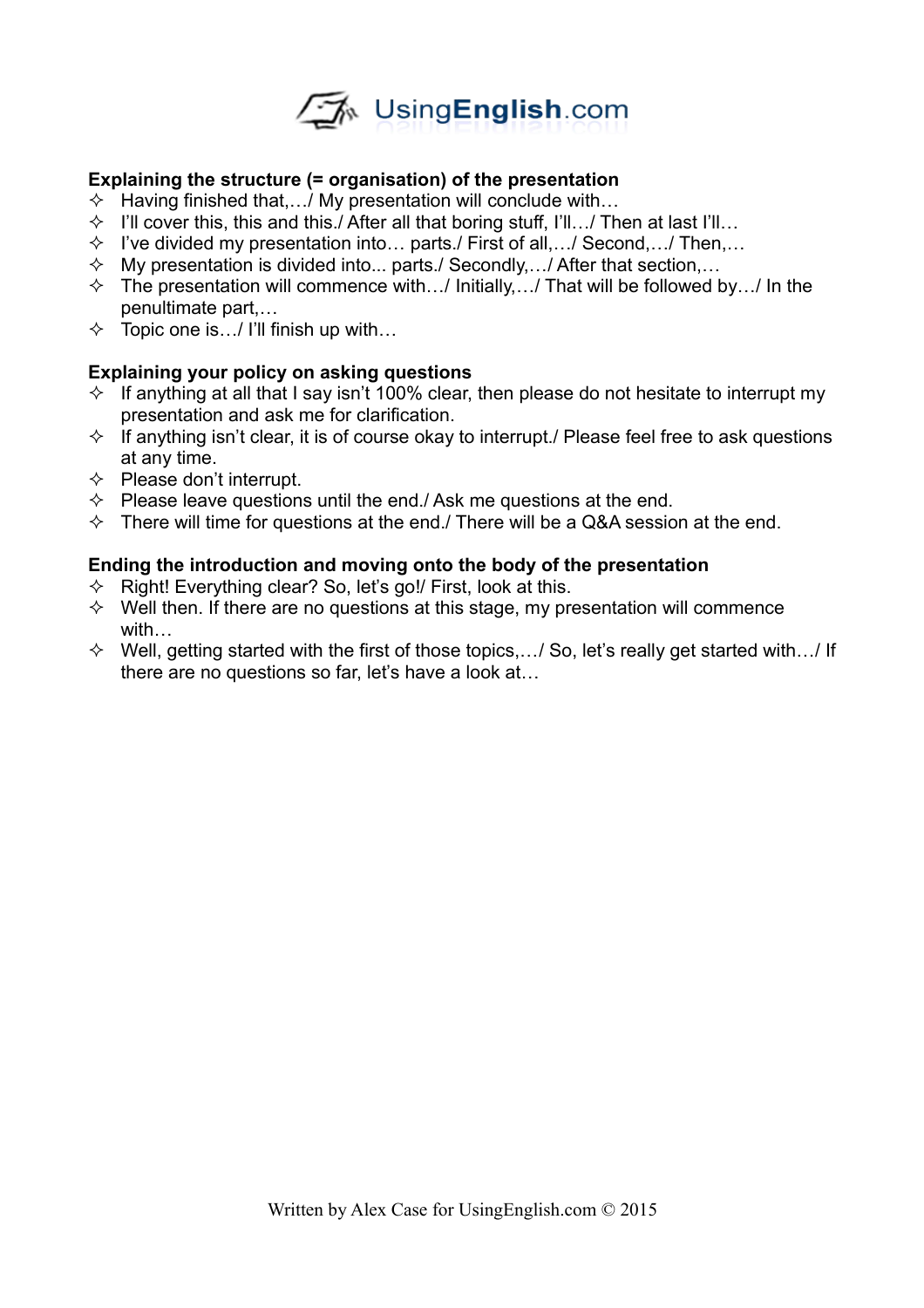

## **Suggested answers**

*Compare your ideas with the list below. Many other answers are possible, so please share any other things you said in the first stage with the class.* 

## **Getting people's attention/ Starting the introduction/ The first few words before you really get started**

- *(cough cough cough/ tap tap tap)*. Quiet please./ Listen to my presentation
- Please listen to my presentation.
- Right. Can I have your attention?
- Okay. Can I have your attention, please?
- So. Let's make a start./ Can I start?
- Well then. Let's make a start, shall we?/ Can we get started?
- I'd like to get started, if I may.
- If everyone is ready, I'd like to get started, if at all possible.

## **Greeting**

- Hiya!/ Wassup?/ Yo!/ Alright?/ How's it going boys and girls?/ Hey guys and gals!
- Hi/ Hi guys
- Hi everyone
- Hello everyone
- Good morning/ afternoon/ evening (everyone).
- Good morning/ afternoon/ evening ladies and gents.
- Good morning/ afternoon/ evening ladies and gentlemen.
- A very good morning to you one and all./ Greetings to you all.

#### **Showing awareness of the audience/ Connecting with the audience**

- You all look really bored, so…/ You all look really tired, so…/ I'm sure you know absolutely nothing about my topic, so…/ Wow! Ten people!/ Good to see all the usual faces!
- I'm sure you are all a little sleepy after lunch, but…/ I know some of you have heard my presentation before, but…/ I guess you are probably thinking about lunch, so…
- It's nice to see so many familiar faces./ Thank you so much for taking to time to come to my presentation.
- I'm flattered that you would come here on such a nice sunny day./ I'm honoured that so many people have come to my presentation today.

#### **Giving your name**

- *(just say your first name, pointing to your chest with both thumbs)*/ You all know me, right?
- (just say your first name, pointing to your chest with the fingers of an open hand)
- As you should know, I'm (name)
- I'm (name).
- My name is (name).
- As some of you already know, my name is (name)./ I think you all know my face but perhaps not my name, which is…/ I think most of you know me, but I'll start by introducing myself anyway.
- Please allow me to introduce myself./ I'll begin with a brief personal introduction.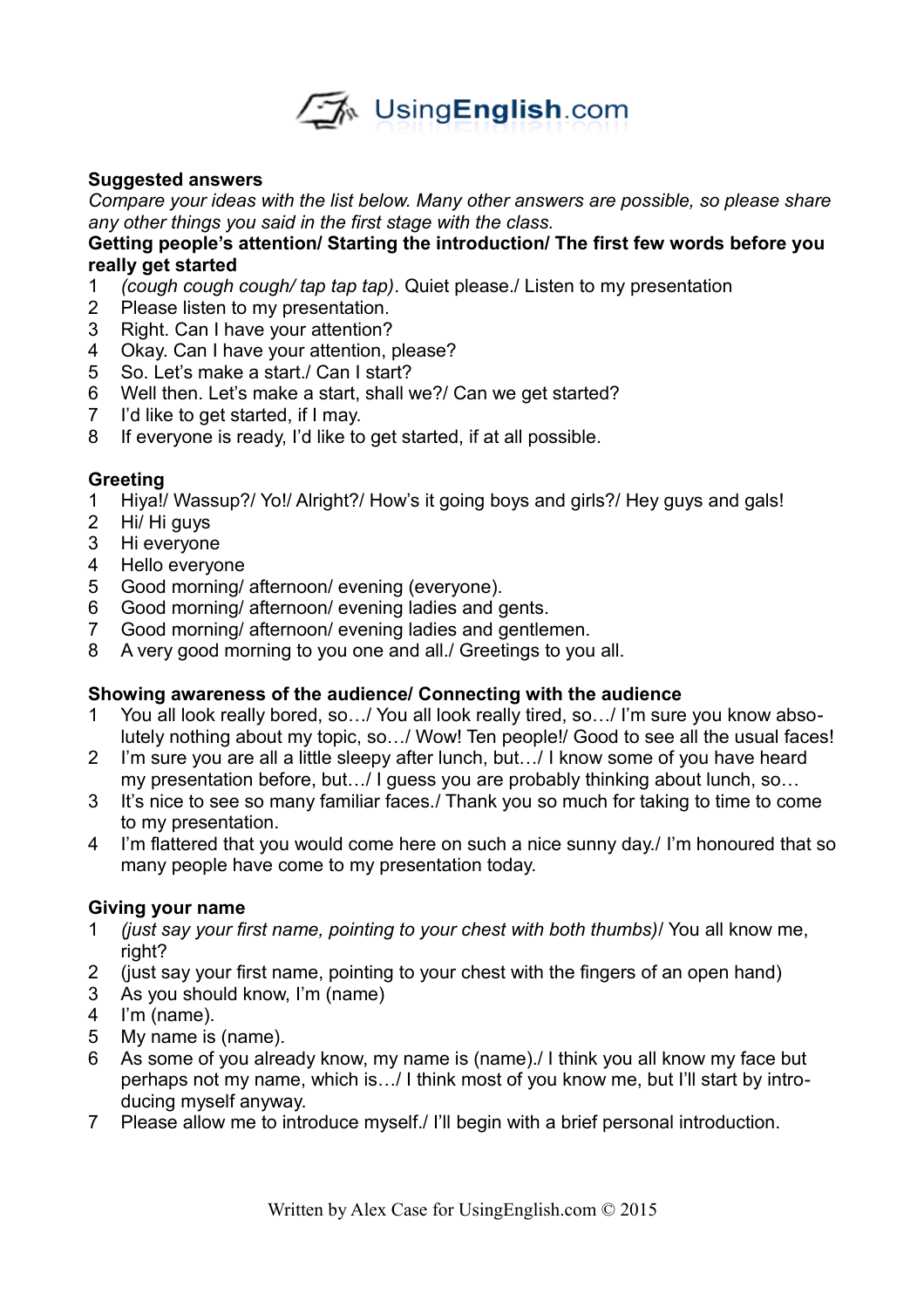

# **Giving other personal information (and linking it to the topic)**

- 1 I already told some of you that I… but you probably don't remember that.
- 2 I think you already know…, but you may not know that I…/ Today's topic is a good one for me because…
- 3 You might not be aware of the fact that I…

# **Giving the topic**

- 1 This is the topic (pointing at the screen).
- 2 I'm gonna chat about…/ I'm not sure if this is a good topic, but…/ The only thing I could think of to talk about is…
- 3 Today's topic is…/ My presentation is about…/ The subject of this presentation is…/ I'm going to discuss…
- 4 What I'd like to talk about today is…/ What I'd like to explain in my presentation is…
- 5 As I think you are already aware, today my presentation topic is…
- 6 I've been invited here today in order to share with you…

## **Explaining your aim**

- 1 What the hell could I possibly hope to achieve by presenting this? Well,…/ Why would I choose such an idiotic topic? Well, my goal is…
- 2 Why would I choose such a strange topic? Well, my aim is to…
- 3 By the end of my presentation, I want to prove to you that…/ My goal is to change your mind about…
- 4 After this presentation, I really hope most of you will…/ By presenting this, I hope I can convince you that…
- 5 To set out the goals of today's presentation,…/ My mission in presenting this to you is…

## **Hooking the audience**

- 1 Hands up if you own fewer than five pairs of underpants./ It's a bit of a dirty joke, but…/ I bet you ten dollars you can't guess…/ Look at this number. Amazing, right?/
- 2 There is a famous joke on this topic which goes…/ … said something funny about this… / Did you see yesterday in the news that…?/ Can you guess…?/ You won't believe what… said about this, which was…
- 3 How many people here…?/ Have you ever wondered…?/ Did you know that…?/ … once said…/ I can't overemphasize the importance of this topic…
- 4 Just yesterday this topic was in the news because…/ I think this is an important topic because…/ There's an interesting quote on this subject, which is that…/ There's an amazing statistic that…
- 5 Please raise your hand if.../ Few people know that...
- 6 I'd like to commence with a quotation, if I may./ To pique your interest,…/ I'd like to begin with some data of particular interest, specifically…